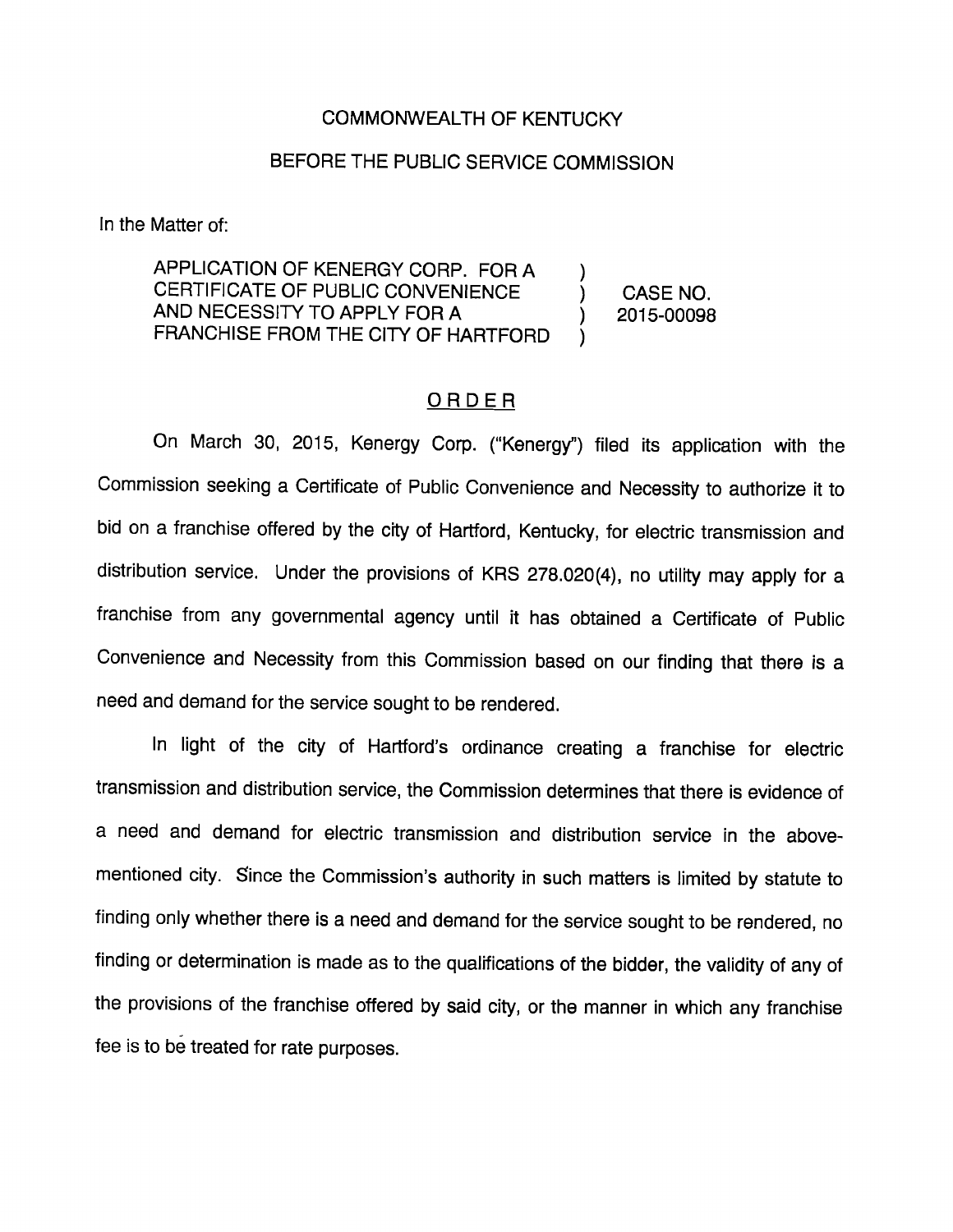IT IS THEREFORE ORDERED that:

1. Kenergy is granted a Certificate of Public Convenience and Necessity that authorizes it to bid on a franchise offered by the city of Hartford, Kentucky, for electric transmission and distribution service.

2. If Kenergy is not the successful bidder, Kenergy shall, within ten days of the award of the franchise at issue, file with the Commission a written notice stating that Kenergy was not the successful bidder.

3. If Kenergy is the successful bidder, Kenergy shall, within ten days of the award of the franchise at issue, file with the Commission a copy of the executed franchise agreement and a statement disclosing the amount of the initial franchise fee.

4. If Kenergy is the successful bidder, Kenergy shall, within ten days of an increase or decrease in the amount of the initial franchise fee set forth in the franchise agreement, file with the Commission documentation setting forth the revised fee.

5. Any documents filed pursuant to ordering paragraphs 2, 3, or 4 of this Order shall reference the number of this case and shall be electronically submitted via the Commission's electronic Tariff Filing System.

6. This Order shall not be construed as granting a Certificate of Public Convenience and Necessity to construct utility facilities in said city.

By the Commission

ATTEST: Executive Director

ENTERED APR 02 2015 KENTUCKY PUBLIC /ICE COMMISSION

Case No. 2015-00098